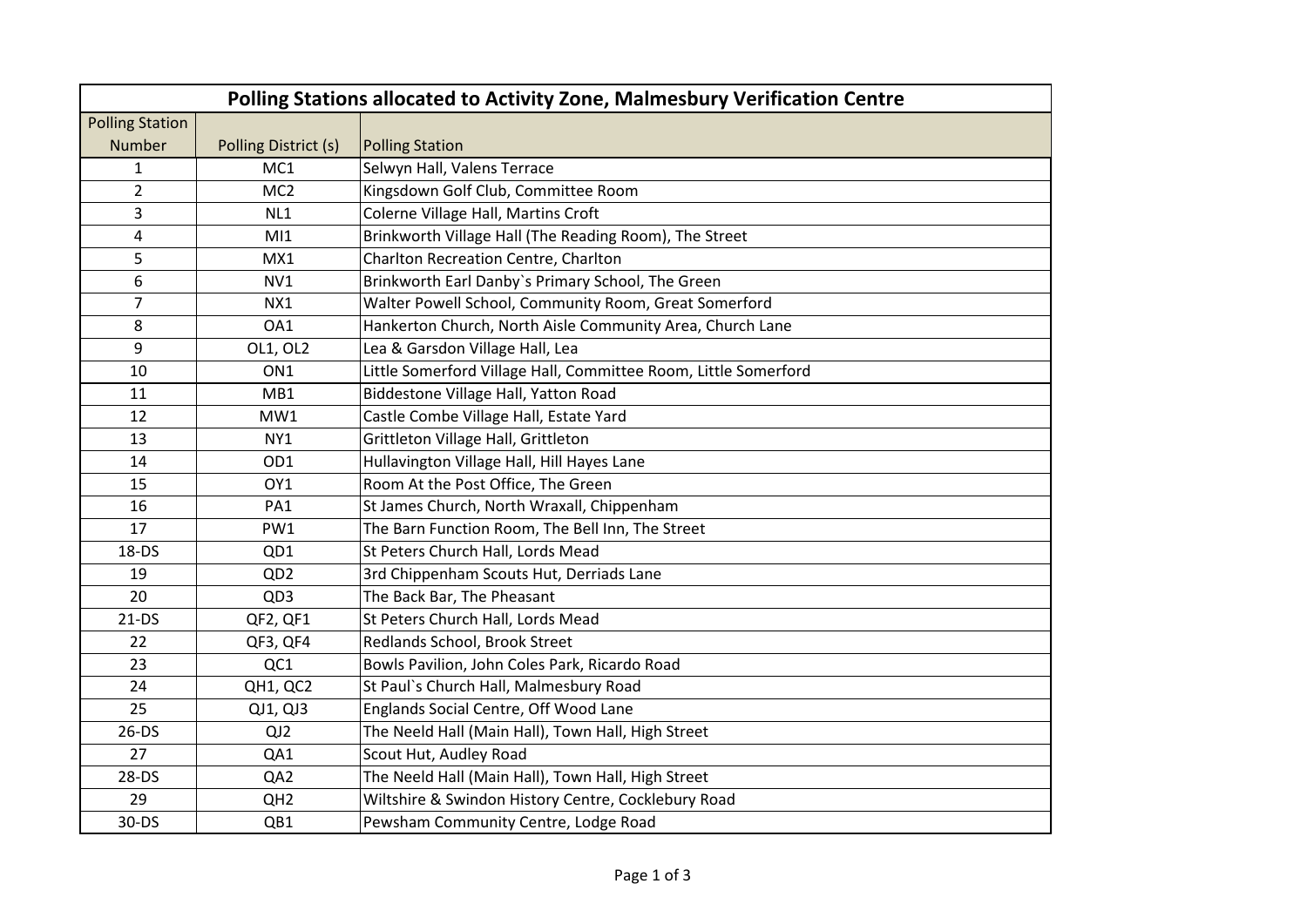| Polling Stations allocated to Activity Zone, Malmesbury Verification Centre |                      |                                                                   |  |  |
|-----------------------------------------------------------------------------|----------------------|-------------------------------------------------------------------|--|--|
| <b>Polling Station</b>                                                      |                      |                                                                   |  |  |
| Number                                                                      | Polling District (s) | <b>Polling Station</b>                                            |  |  |
| $31-DS$                                                                     | QB <sub>2</sub>      | Pewsham Community Centre, Lodge Road                              |  |  |
| 32                                                                          | QE1                  | Kingsley Road Community Hall, Kingsley Road                       |  |  |
| 33                                                                          | QE2                  | Ladyfield Evangelical Church, Hungerdown Lane                     |  |  |
| 34                                                                          | NP1                  | Scout and Guide Centre, The Laggar                                |  |  |
| $35-DS$                                                                     | NP <sub>2</sub>      | Corsham Community Centre, Beechfield Road                         |  |  |
| 36                                                                          | NP4, NP3             | Hare and Hounds Pub, 48 Pickwick                                  |  |  |
| 37                                                                          | NN1                  | Corsham Cricket Club, Station Road                                |  |  |
| 38-DS                                                                       | NN <sub>2</sub>      | Corsham Community Centre, Beechfield Road                         |  |  |
| 39                                                                          | NN3                  | Potley Community Centre, Pockeridge Road                          |  |  |
| 40                                                                          | MD1                  | Leafy Lane Playing Fields Pavilion, Leafy Lane                    |  |  |
| 41                                                                          | <b>NQ1, NQ2</b>      | Rudloe Community Centre, Leylands Road                            |  |  |
| 42                                                                          | NR1                  | Gastard Village Hall, Velley Hill                                 |  |  |
| 43                                                                          | NS1                  | Neston Memorial Hall, Pool Green                                  |  |  |
| 44                                                                          | OH <sub>1</sub>      | Lacock Village Hall, East Street                                  |  |  |
| $45-DS$                                                                     | NT <sub>1</sub>      | Cricklade Town Hall, High Street                                  |  |  |
| 46-DS                                                                       | NT <sub>2</sub>      | Cricklade Town Hall, High Street                                  |  |  |
| 47                                                                          | OK1                  | Latton Village Hall, Croft Lane, Latton                           |  |  |
| 48                                                                          | OW1                  | Marston Meysey Village Hall, Marston Meysey                       |  |  |
| 49                                                                          | N13                  | Chippenham Rugby Club, Allington Fields                           |  |  |
| 50                                                                          | NJ1                  | Christian Malford Village Hall, Christian Malford                 |  |  |
| 51                                                                          | OE1                  | Kington Langley Village Hall, Committee Room, Church Road         |  |  |
| 52                                                                          | OF <sub>1</sub>      | Kington St Michael Village Hall, Kington St Michael               |  |  |
| 53                                                                          | OJ1                  | Langley Burrell Village Hall, Manor Farm Lane                     |  |  |
| 54                                                                          | PQ1                  | Stanton St Quintin Primary School (Extension), Stanton St Quintin |  |  |
| 55                                                                          | PR1                  | Goss Croft Hall, Jubilee Room                                     |  |  |
| 56                                                                          | PS1                  | Sutton Benger Village Hall, Chestnut Road, Sutton Benger          |  |  |
| 57                                                                          | NK1                  | Clyffe Pypard and Bushton Village Hall, Bushton                   |  |  |
| 58                                                                          | OS <sub>1</sub>      | Bradenstoke Village Hall, Bradenstoke                             |  |  |
| 59                                                                          | OT <sub>1</sub>      | St Michael & All Angels Church Hall, Calne Road                   |  |  |
| 60                                                                          | PT <sub>1</sub>      | Tockenham Village Hall, Orchard Lane                              |  |  |